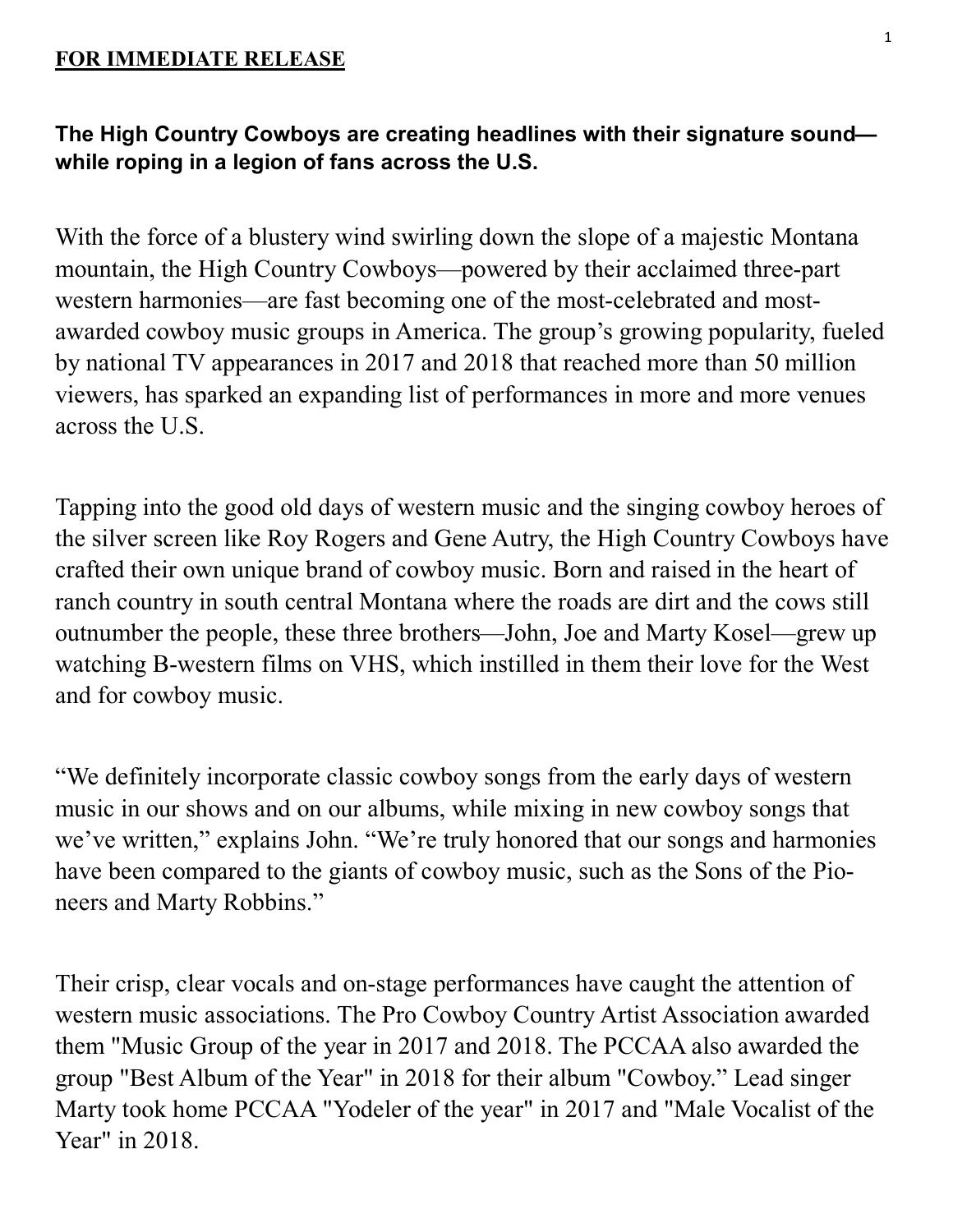The High Country Cowboys performances on the Pro Cowboy Country Artist Association's inaugural awards show held in Ft. Smith, Arkansas, in 2017 were enjoyed by some 25 million viewers with multiple airings on RFD-TV's *The Cowboy Channel*. The audience for the 2018 PCCAA awards show on *The Cowboy Channel* exploded to more than 50 million viewers.

"The High Country Cowboys are, hands down, the best cowboy music group out there. Their singing is on par with the legendary Sons of the Pioneers," declares Royal Wade Kimes, founder of the Pro Cowboy Country Artist Association. A national recording artist known as "The Gentleman Outlaw," Kimes has recorded fourteen albums, received numerous awards as an artist and has written songs for Garth Brooks, Diamond Rio, Gene Watson and others.

Other accolades for the High Country Cowboys include the International Western Music Association recognizing their album. "Cowboy," as "Best Album of the Year" in 2017, and the IWMA awarding Marty "Yodeler of the Year" three times.

Impressive accomplishments for a group that officially started in 2014 with a nudge from their sister.

"In 2006, we decided to pursue music with a classic cowboy sound," recalls Joe. "We only played for family and friends. Then our sister signed us up to sing at the local community center—without asking us if we wanted to do it. I didn't want to! I was really scared! Anyway, after that first performance, they kept asking us back. Somebody from the local historic hotel heard us and asked us to play there—and get paid! Now we're performing at theaters and music festivals across the country."

In 2018, the group performed at venues in Wyoming, Colorado, Utah, Arkansas, New Mexico and Montana. "Last year was a great year on the road for us," notes John. "We played a lot of Cowboy Gatherings and music fests! We finished the year off with our Christmas show at the Alberta Bair Theater in Billings, Montana."